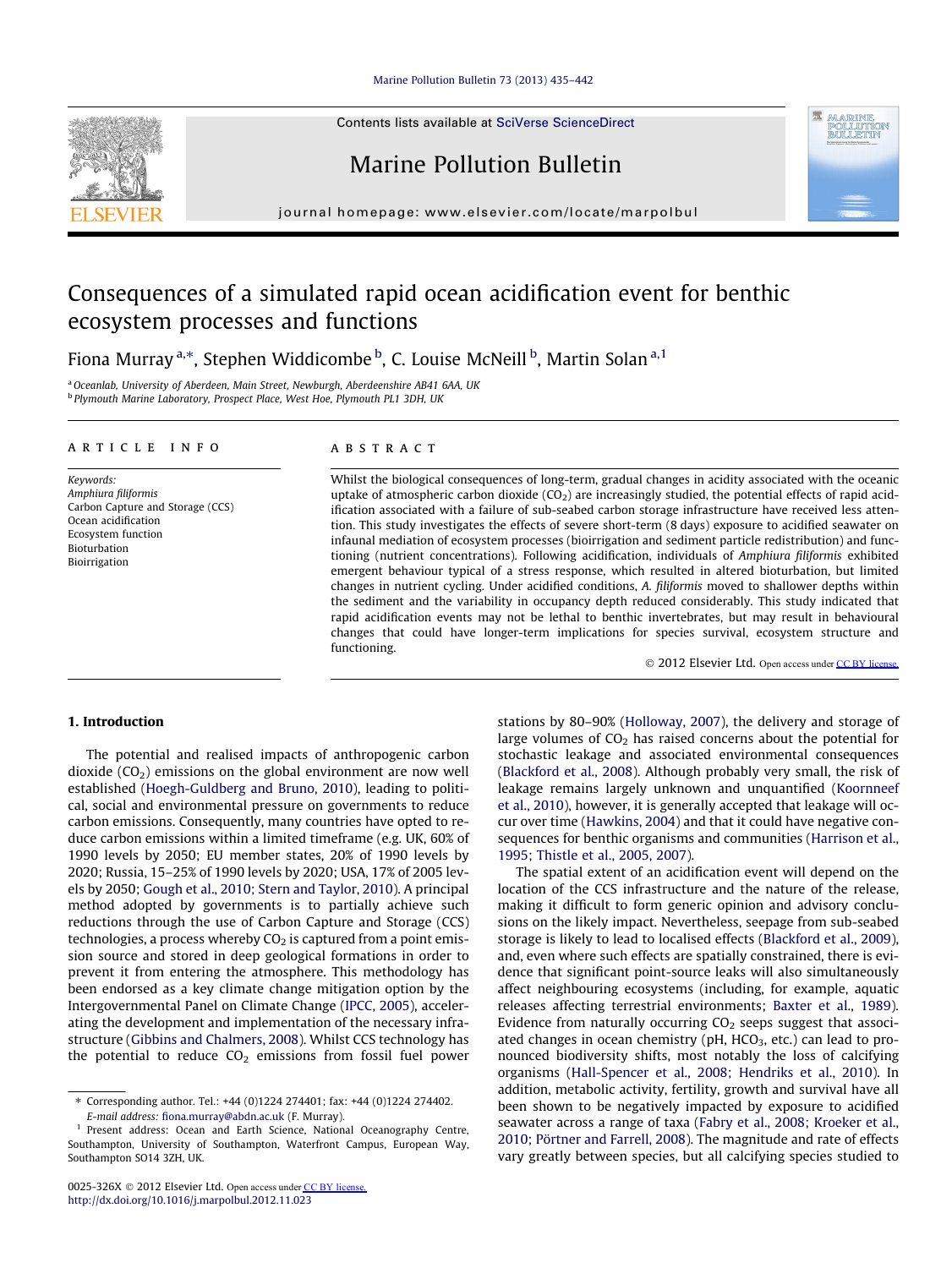date have been shown to be negatively affected [\(Hendriks et al.,](#page-6-0) [2010\)](#page-6-0). Although acidification may not necessarily be lethal, elevated levels of  $CO<sub>2</sub>$  will affect many physiological processes and has the potential to lead to trade-offs between maintenance activities, such as respiration, growth or reproduction ([Widdicombe and](#page-7-0) [Spicer, 2008\)](#page-7-0). In addition to physiological impacts, exposure to acidified seawater can also influence the activity and behaviour of marine invertebrates (e.g. [de la Haye et al., 2011; Simpson](#page-6-0) [et al., 2011](#page-6-0)), which may have significant consequences for ecosystem functioning.

In marine sediment systems, infaunal macro-invertebrates are particularly important in influencing generative and regenerative microbial-mediated processes, such as nutrient transformation and decomposition, vital to maintaining ecosystem condition (e.g. [Emmerson et al., 2001; Godbold et al., 2009; Ieno et al.,](#page-6-0) [2006; Laverock et al., 2011; Marinelli and Williams, 2003; Mermil](#page-6-0)[lod-Blondin et al., 2004; Norling et al., 2007](#page-6-0)). In UK and European shelf sea sediments, the brittlestar Amphiura filiformis is highly abundant and, where it is present, can be responsible for up to 80% of particle redistribution below the sediment–water interface ([Solan and Kennedy, 2002; Vopel et al., 2003](#page-7-0)). Reduction in seawater pH has been shown to induce muscle wastage in A. filiformis and increase rates of metabolism [\(Wood et al., 2008\)](#page-7-0), potentially leading to changes in activity levels and burrowing capacity. Given the intimate link between infaunal behaviour and nutrient cycling, any widespread effect on the efficiency of bioturbation activity by A. filiformis is likely to have ecological consequences for ecosystem function in shelf sea sediment systems ([Solan et al., 2004a,](#page-7-0) [2012\)](#page-7-0). This study experimentally generated a short-term acidification (to pH 6.5) event to investigate the immediate effects of rapid acidification on benthic processes (bioturbation and bioirrigation) and, in turn, ecosystem functioning (nutrient concentration). Visual observations of burrowing behaviour will also indicate whether there are aspects of behavioural response that, following further investigation, may provide a means to identify the presence and spatial extent of  $CO<sub>2</sub>$  leakage in areas dominated by this species.

## 2. Materials and methods

# 2.1. Sediment and fauna collection

Individuals of Amphiura filiformis were collected from Plymouth Sound ( $\sim$ 15 m water depth, 50°21.05′N, 04°07.8′W and 50°20.7′N, 04°07.78'W) using an anchor grab. Sediment was collected from Cawsand, Plymouth Sound  $(\sim 15 \text{ m}$  water depth, 50°19.8'N,  $04^{\circ}11.5'$ W) using an anchor grab. Sediment was sieved (500  $\mu$ m mesh) in a seawater bath to remove macrofauna, allowed to settle to retain the fine fraction and homogenised by stirring, before being added to individual cores (capped PVC cores, 100 mm diameter, 200 mm tall) to a depth of 150 mm and overlain by 50 mm seawater. All cores were held in a recirculating seawater system until they were used in the exposure trials.

# 2.2. Seawater acidification and exposure

CO $_2$  gas was bubbled through natural seawater (salinity  ${\sim}35)$ enabling the gas to dissolve rapidly into solution. Release of  $CO<sub>2</sub>$ gas, to maintain the pH, was controlled via a solenoid valve connected to the gas cylinder and monitored using a pH controller (Aqua Digital pH-201, accuracy  $\pm 0.1\%$  + 0.02) which was cross checked weekly against values given by a regularly calibrated pH metre (InLab<sup>®</sup> 413SG, Mettler-Toledo). The reservoir electrodes did not require calibration over the course of the study. Two  $1m<sup>3</sup>$ tanks, one containing the acidified sea water and one containing ambient seawater were used to acclimatise both the A. filiformis and the sediment (including meiofauna and microorganisms) prior to the experiment. Cores containing individuals of A. filiformis (*n* = 5 mesocosm<sup>-1</sup>, density equivalent to 640 individuals m<sup>-2</sup>) or sediment with no macrofauna were positioned randomly in the acclimatisation tanks for 96 h prior to the start of the experiment (Fig. 1). Salinity, temperature and alkalinity in both tanks were monitored three times per week (Monday, Wednesday and Friday) throughout the duration of the experiment. Unmeasured carbonate parameters were calculated from these data using constants sup-plied by [Lueker et al. \(2000\) and Millero \(2010\)](#page-6-0) with  $CO<sub>2</sub>$  calc., an application developed by the U.S. Geological Survey Florida Shelf Ecosystems Response to Climate Change Project ([Robbins](#page-6-0) [et al., 2010\)](#page-6-0).

# 2.3. Observation of species activity and behaviour

Following the acclimatisation period, sediment and fauna were transferred into rectangular thin-walled (5 mm) Perspex aquaria  $(33 \times 10 \times 10$  cm, density equivalent to 500 individuals m<sup>-2</sup>). Each aquarium was maintained in a temperature controlled room (10  $\degree$ C) and supplied with seawater (on a flow through system from the acclimatisation tanks) at the appropriate pH level and at a rate of  $\sim$ 10 ml min<sup>-1</sup> using a peristaltic pump (Watson–Marlow 323). The faunal redistribution of sediment particles was measured non-invasively using a time lapse sediment profile imaging system (f-SPI, following [Solan et al., 2004b](#page-7-0)), optically modified to preferentially visualise fluorescent dyed sediment particles (luminophores, see [Maire et al., 2008\)](#page-6-0) housed in a UV illuminated imaging box  $(32 \times 87 \times 62$  cm with Phillips blacklight, 8 W, [Schiffers et al.,](#page-7-0) [2011\)](#page-7-0). The camera (Canon 400D, 3900  $\times$  2600 pixels, i.e. 10 megapixels, effective resolution =  $64 \times 64$  µm per pixel) was set for an

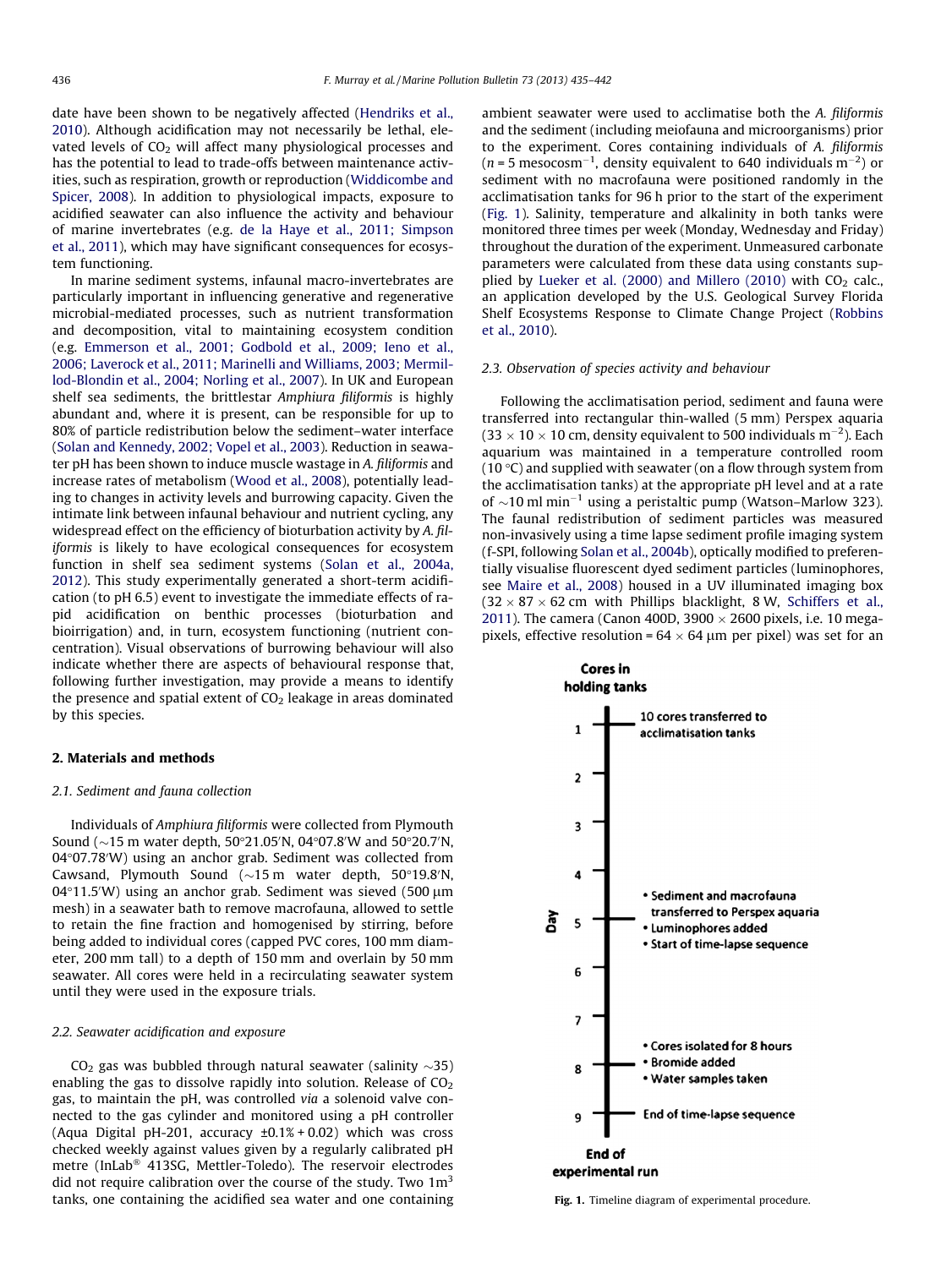exposure of 4s,  $f = 5.6$ , film speed equivalent to ISO 400 and was controlled using third party timelapse software (GB Time lapse, v.2.0.20.0, <http://www.granitebaysoftware.com>). After an acclimatisation period of 24 h to allow macrofaunal establishment within the aquaria, luminophores (Partrac Tracer 2290 pink, size 125-355  $\mu$ m, 20 g aquaria<sup>-1</sup>) were evenly distributed across the sediment surface immediately prior to the start of each time lapse sequence (1 image 15 min $^{-1}$  for 96 h, i.e. 384 images sequence $^{-1}$ ). Images were saved with colour JPEG (Joint Photographic Experts Group) compression.

Bioirrigation activity was estimated from changes in water column concentrations of an inert tracer, (Sodium bromide, NaBr, dissolved in seawater  $[Br^-] = 800$  ppm, 5 mM, stirred into the overlying seawater) for 8 h on day 8 of each experimental run, during which time the aquaria were isolated from the seawater supply. Water samples (5 ml) were taken at 0, 1, 2, 4, and 8 h (following [Forster et al., 1999; Mermillod-Blondin et al., 2004\)](#page-6-0) and immediately filtered (47 mm  $\emptyset$  GF/F filter) and frozen  $(-18 \degree C)$ . [Br<sup>-</sup>] was analysed using colorimetric analysis using a FIAstar 5000 flow injection analyzer (FOSS Tecator, Höganäs, Sweden). Additional water samples (50 ml, 47 mm  $\varnothing$  GF/F filter) were taken at 0 and 8 h to determine any changes in nutrient concentrations (NH<sub>4</sub>–N, NO<sub>x</sub>–N, PO<sub>4</sub>–P and SiO<sub>2</sub>–Si) of the overlying water column and analysed using a nutrient autoanalyser (Branne and Luebbe, AAIII).

#### 2.4. Image analysis

The distribution of luminophore particles within the sediment profile was quantified, following [Solan et al. \(2004b\),](#page-7-0) using a custom made semi-automated macro in ImageJ (v. 1.44), a public domain Java based programme [\(http://rsbweb.nih.gov/ij/down](http://rsbweb.nih.gov/ij/download.html)[load.html\)](http://rsbweb.nih.gov/ij/download.html). The macro sequentially opens each image and splits it into three separate colour (RGB) channels. The user traces the sediment–water interface (=upper region of interest) using the segmented line tool in the green channel. Identification of luminophores below the sediment–water interface is achieved in the red channel using an appropriate threshold level that distinguishes the luminophore particles from the background sediment. The threshold image is converted to a bitmap  $(0 = \text{background} \text{ sediment},$ 1 = luminophore pixels), allowing the total number of luminophore pixels in each row to be summed for each depth row. In addition, the mean (lum<sub>mean</sub>), median (lum<sub>med</sub>) and coefficient of variation (lum<sub>CV</sub> = standard deviation/mean) of the vertical distribution of luminophores recovered from the final image in each sequence were calculated.

### 2.5. Bioturbation model

A process-based, spatially explicit simulation model [\(Schiffers](#page-7-0) [et al., 2011\)](#page-7-0) was applied to the timelapse sequence data (1 image 30 min<sup>-1</sup> for 72 h, i.e. 145 images sequence<sup>-1</sup>). Three parameters were estimated; 'activity', the probability that each particle will be displaced at each time step; 'distance', the mean distance a particle is displaced between each time step; and 'tracerdif', a weighting factor that accounts for any differences in the redistribution probability between tracer (luminophore) and sediment particles. The parameter values are identified by iteratively comparing simulation results to experimental data using summed squares of differences, and a subset of these comparisons across parameter space are compared to check for correlation. The optimal combination is then found by implementing a two-step optimisation process (simulated annealing, followed by Broyden– Fletcher–Goldfarb–Shanno minimisation algorithms ([Behzadi](#page-5-0) [et al., 2005; Belisle, 1992; Broyden, 1970; Fletcher, 1970; Goldfarb,](#page-5-0) [1970; Shanno, 1970\)](#page-5-0) within the 'optim' function in the core package of the R (v2.13.1) statistical and programming environment [\(R Development Core Team, 2011\)](#page-7-0).

#### 2.6. Statistical analysis

Following preliminary statistical analysis on the change in bromide concentration across all time points, the change in concentration between 0 and 4 h was analysed, as subsequent time periods showed evidence of tracer equilibration as found elsewhere (e.g. [Forster et al., 1999; Mermillod-Blondin et al., 2004](#page-6-0)). Linear regression models were developed for each of the dependent variables distance, maximum luminophore depth (lum<sub>max</sub>), lum<sub>med</sub>, lum<sub>mean</sub>,  $\text{lum}_{\text{CV}}$ ,  $\Delta[\text{Br}^{-}]$ ,  $[\text{NH}_4-\text{N}]$ ,  $[\text{NO}_x-\text{N}]$ ,  $[\text{PO}_4-\text{P}]$  and  $[\text{SiO}_2-\text{Si}]$ , with levels of pH (6.5 or 8.1) and the presence/absence of A. filiformis as independent fixed factors. As a first step a linear regression model was fitted for each dependant variable. Where model validation showed evidence of unequal variance a generalised least squares (GLS; [Pinheiro and Bates, 2000; Zuur et al., 2009](#page-6-0)) mixed modelling approach was used to model the heterogeneity of variance.

All analyses were carried out using the 'nlme' package (v3.1- 101; [Pinheiro et al., 2011\)](#page-6-0) in the R (v2.13.1) statistical and programming environment ([R Development Core Team, 2011](#page-7-0)).

#### 3. Results

Seawater carbonate parameters (Table 1) within the recirculating seawater tanks were stable throughout the duration of the experiment. A. filiformis survival was 100% throughout the acclimatisation period and over the course of the experiment. Under acidified conditions individuals displayed emergent behaviour within minutes of exposure (Fig. S1, Time lapse video sequence S1) typical of a stress response to hypoxia [\(Nilsson, 1999](#page-6-0)). Oxygen levels in individual aquaria were not measured, however visual examination of the sediment profile did not reveal any evidence (e.g. changes in sediment colour, elevation of redox boundary; [Lyle,](#page-6-0) [1983\)](#page-6-0) of enhanced reduction. This is coherent with previous studies in which oxygen levels were monitored and echinoderms displayed emergent behaviour in response to hypercapnia (e.g. [Widdicombe et al., 2009](#page-7-0)).

#### 3.1. Infaunal-mediated particle redistribution and irrigation

Images from the f-SPI sequences showed active particle reworking in both ambient and acidified treatments, however, behavioural differences observed led to subtle changes in the vertical distribution of luminophores between ambient and acidified conditions [\(Fig. 2,](#page-3-0) S2 and 3). A strong correlation was found between the bioturbation parameters activity and distance (Fig. S3), indicating that there was not a unique global minimum in parameter space. However, as this preliminary optimisation indicated that

#### Table 1

Chemical and physical properties of seawater tanks (mean  $\pm$  1 SD) during the experimental period. pH, salinity, temperature and alkalinity were measured. All other values (pCO<sub>2</sub>; DIC: dissolved inorganic carbon;  $\Omega_{\text{aragonite}}$ : aragonite saturation state;  $\Omega_{\text{calcite}}$ : calcite saturation state) were calculated using CO<sub>2</sub>calc ([Robbins et al.,](#page-6-0) [2010](#page-6-0)) from pH and alkalinity.

|                                    | Ambient             | Acidified            |
|------------------------------------|---------------------|----------------------|
| рH                                 | $8.05 \pm 0.07$     | $6.51 \pm 0.06$      |
| Temperature $(^{\circ}C)$          | $11.29 \pm 0.46$    | $11.52 \pm 0.55$     |
| Salinity (psu)                     | $35.61 \pm 0.23$    | $35.29 \pm 0.34$     |
| Alkalinity (mmol $l^{-1}$ )        | $2.63 \pm 0.13$     | $2.43 \pm 0.03$      |
| $pCO2$ ( $\mu$ atm)                | $418.36 \pm 114.24$ | 18325.05 ± 2421.70   |
| DIC ( $\mu$ mol kg <sup>-1</sup> ) | $2048.92 \pm 72.28$ | $2615.51 \pm 129.11$ |
| $\Omega_{\text{aragonite}}$        | $2.33 \pm 0.26$     | $0.09 \pm 0.01$      |
| $\Omega_{\text{calrite}}$          | $3.64 \pm 0.41$     | $0.13 \pm 0.02$      |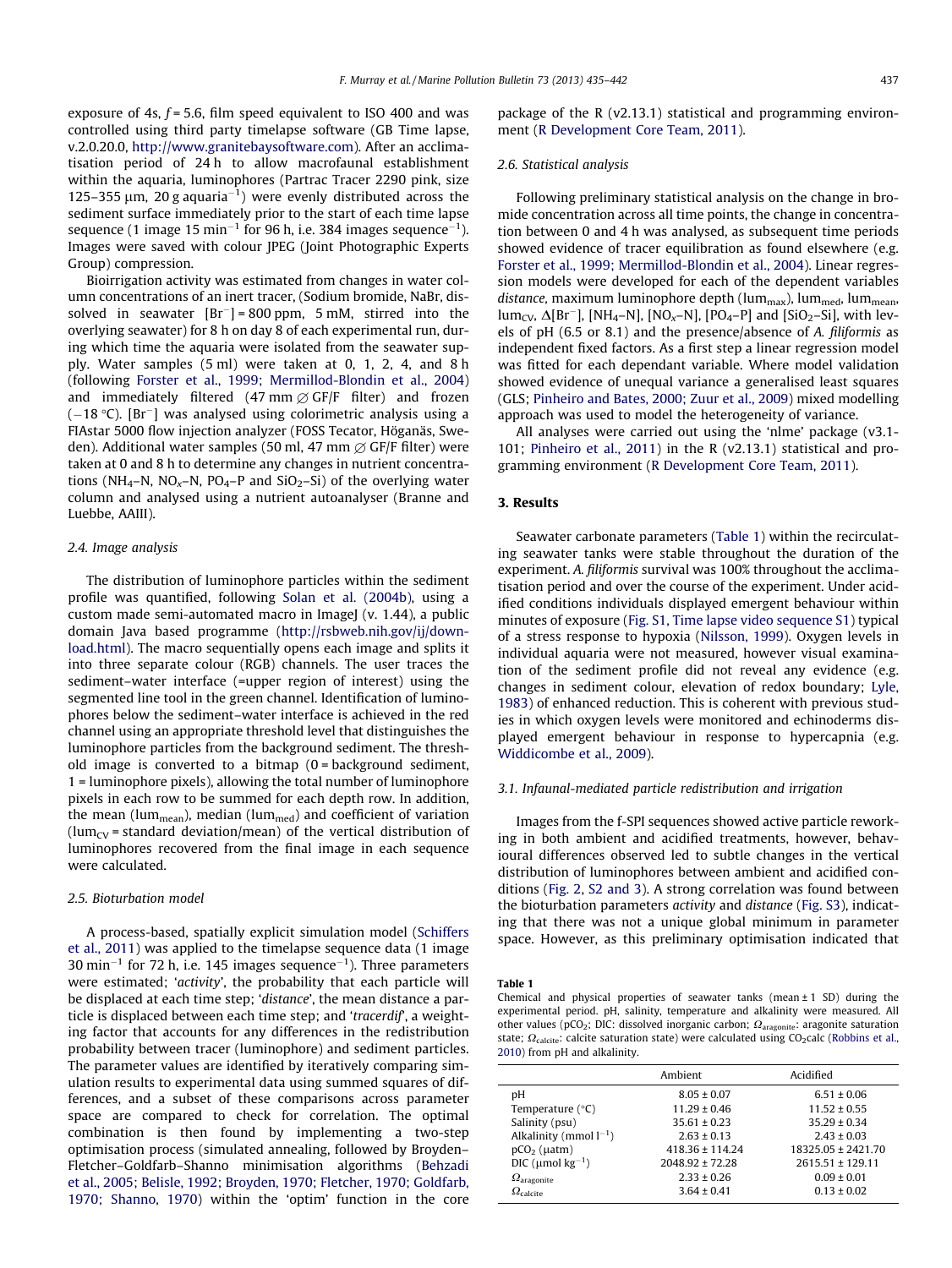<span id="page-3-0"></span>

Fig. 2. Representative profiles of luminophore redistribution over 72 h for Amphiura filiformis in (a) ambient seawater conditions and (b) seawater acidified with CO<sub>2</sub>.

the optimal value for the parameter activity was 0.05, activity was fixed at this value to aid the appropriate optimization of the values for tracerdif and distance. The mean distance (±1 standard deviation) a particle was displaced (*distance*) was  $0.08 \pm 0.13$  cm for acidified conditions and  $0.03 \pm 0.01$  cm for ambient conditions, although there was no statistical significance between treatments (linear regression: *distance*,  $F = 0.7602$ , d.f. = 6,  $p = 0.41$ , Fig. S4). There was, however, a significant but weak effect of acidification on lum $_{\text{max}}$  (linear regression with GLS extension for pH: L-ratio = 3.8210, d.f. = 1,  $p$  = 0.05; Model S1, Fig. 3), with deeper mixing occurring in ambient (mean lum<sub>max</sub>  $\pm$  1 standard deviation = 1.48  $\pm$  0.25 cm) relative to acidified (mean lum<sub>max</sub>  $\pm$  1 standard deviation =  $0.41 \pm 1.11$  cm) conditions. No significant difference was detected in either lum $_{\text{mean}}$  (linear regression with GLS extension for pH: L-ratio = 2.0457, d.f. = 1,  $p$  = 0.15) or lum<sub>med</sub> after 72 h (linear regression with GLS extension for pH: Lratio = 1.1561, d.f. = 1,  $p = 0.28$ ). However, analysis of lum<sub>CV</sub> revealed much greater variability in ambient relative to acidified conditions (linear regression with GLS extension for pH: L-ratio = 7.2658, d.f. = 1,  $p = 0.05$ , Model S2, Fig. S4).



Fig. 3. Effects of seawater acidification on the maximum depth of luminophore redistribution by Amphiura filiformis. In each plot the median is indicated by the midpoint, the upper and lower quartiles are indicated by the box, the spread of the data is indicated by the lines and any outliers are represented open circles. Model predictions (linear regression with GLS extension, Model S1) are represented by black triangles.

Analysis of  $[Br^-]$  revealed no significant bioirrigation activity by A. filiformis (mean decrease in  $[Br^{-}] \pm 1$  standard deviation of 1.26  $\pm$  1.94 mM and 0.40  $\pm$  0.70 mM for A. filiformis in acidified versus ambient conditions and  $0.49 \pm 0.67$  mM and  $1.81 \pm 1.52$  mM for aquaria with no macrofauna under acidified versus ambient conditions respectively: Linear regression,  $F = 1.288$ , d.f. = 13,  $p = 0.3125$ , Fig. S5).

#### 3.2. Nutrient concentrations

Nutrient concentrations at the start of the experiment did not differ between acidified and non-acidified treatments or between the presence versus absence of A. filiformis, indicating that any treatment effects cannot be related to initial conditions (linear regressions, [NH<sub>4</sub>–N],  $p = 0.6379$ , [NO<sub>x</sub>–N],  $p = 0.7561$ , [PO<sub>4</sub>–P],  $p = 0.2742$ , [SiO<sub>2</sub>-Si],  $p = 0.4327$ ). Analyses carried out on final water column concentrations for each nutrient indicated that the sediment acted as a source for  $[NH_4-N]$  ([Fig. 4](#page-4-0)). The concentration of [NH4–N] was positively affected by acidification (linear regression with GLS extension for  $pH$ , *L*-ratio = 4.6514, d.f. = 1,  $p = 0.05$ , Model S3, [Fig. 4\)](#page-4-0), with increased levels of [NH<sub>4</sub>–N] released from the sediment under acidified conditions (mean  $[NH_4-N] \pm 1$  standard deviation = 4.09  $\pm$  2.15 µM, n = 10) relative to ambient (mean  $[NH_4-N] \pm 1$  standard deviation = 2.37  $\pm$ 1.33  $\mu$ M,  $n = 10$ ) conditions. However the presence of A. filiformis had no discernable additional effect (presence,  $3.68 \pm 2.02 \mu M$ ,  $n = 10$ ; absence,  $2.77 \pm 1.88 \mu M$ ,  $n = 10$ ; L-ratio = 1.47, d.f. = 1,  $p = 0.22$ ). There was also no significant interaction between A. filformis and the level of acidification (L-ratio =  $0.82$ , d.f. =  $1, p = 0.36$ ).

 $[NO<sub>x</sub>–N]$  and  $[PO<sub>4</sub>–P]$  did not vary greatly within treatments ( $[NO<sub>x</sub>–N]$ : ambient mean ± 1 standard deviation = 3.63 ± 1.64  $\mu$ M,  $n = 10$ ; acidified mean  $\pm 1$  standard deviation = 3.46  $\pm$  0.51  $\mu$ M,  $n = 10$ ; [PO<sub>4</sub>-P]: ambient mean  $\pm 1$  standard deviation = 0.34  $\pm$ 0.09  $\mu$ M,  $n = 10$ ; acidified mean  $\pm$  1 standard deviation = 0.31  $\pm$ 0.08  $\mu$ M,  $n = 10$ ) and were not affected by the level of acidification or by the presence of A. filiformis (linear regressions,  $[NO<sub>x</sub>–N]$ ,  $F = 0.1159$ , d.f. = 13,  $p = 0.9495$ , Fig. S6;  $[PO<sub>4</sub>-P]$ ,  $F = 1.055$ , d.f. = 13,  $p = 0.3955$ , Fig. S7).

Both the pH treatment and the presence/absence of A. filiformis were found to have an independent effect on  $[SiO<sub>2</sub>-Si]$  (linear regression with GLS extensions for pH and presence of A. filiformis, L-ratio = 7.5517, d.f. = 2,  $p = 0.05$ , Model S4, [Fig. 5\)](#page-4-0). [SiO<sub>2</sub>-Si] levels were increased under acidified conditions (mean  $[SiO<sub>2</sub>-Si] \pm 1$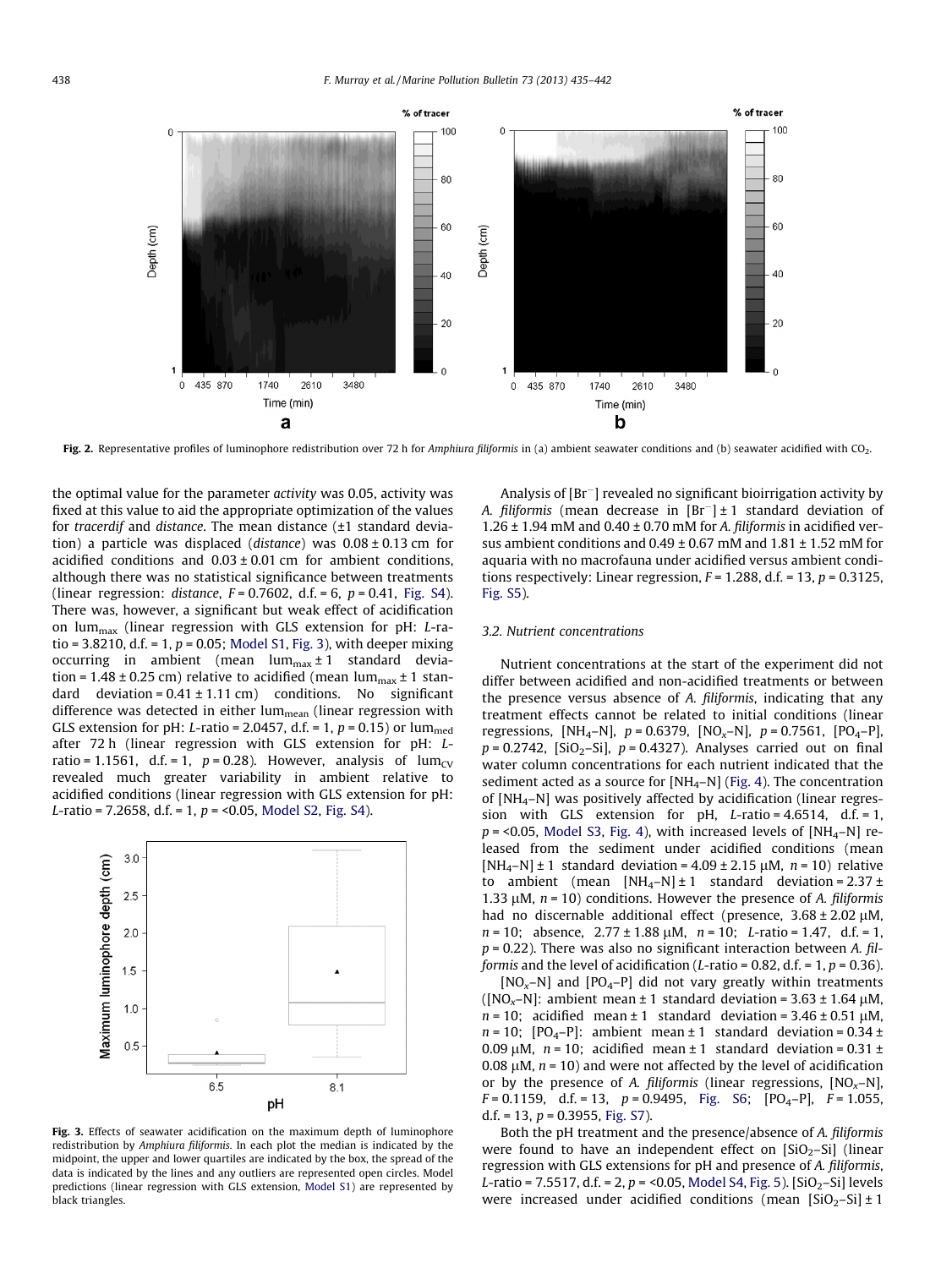<span id="page-4-0"></span>

Fig. 4. Effects of seawater acidification on NH<sub>4</sub>–N concentrations by A. filiformis. In each plot the median is indicated by the midpoint, the upper and lower quartiles are indicated by the box, the spread of the data is indicated by the lines and any outliers are represented open circles. Plot 3a shows all data separated by pH level with aquaria containing A. filiformis in black and no macrofauna in grey. Plot 3b represents all data at each pH level with model predictions (linear regression with GLS extension, Model S3) for A. filiformis represented by black triangles.

standard deviation =  $4.43 \pm 1.38 \mu$ M,  $n = 10$ ) relative to ambient conditions (mean  $[SiO<sub>2</sub>-Si] \pm 1$  standard deviation = 3.46  $\pm$  1.14  $\mu$ M,  $n = 10$ ) and, in the presence of A. filiformis, more [SiO<sub>2</sub>–Si] was released into the water column (mean  $[SiO<sub>2</sub>-Si] \pm 1$  standard deviation =  $4.50 \pm 1.40 \mu M$ ,  $n = 10$ ) relative to when there were no macrofauna present (mean  $[SiO_2-Si] \pm 1$  standard deviation =  $3.39 \pm 1.04 \mu$ M,  $n = 10$ ). The presence of A. filiformis was the most influential variable (L-ratio = 4.7150, d.f. = 1,  $p = 0.05$ ), followed by seawater acidification ( $L$ -ratio = 3.5575, d.f. = 1,  $p = 0.0593$ ), although both of these effects were weak. No interaction was detected between the variables.

### 4. Discussion

This study demonstrated that A. filiformis is capable of surviving short-term exposure to acidification, although individuals did exhibit emergent behaviour analogous to stress responses observed elsewhere (e.g. hypoxia, [Nilsson, 1999](#page-6-0)). This is consistent with other studies which have indicated that a number of marine species are capable of surviving acute exposures to acidification ([Don](#page-6-0)[ohue et al., 2012; Pörtner et al., 2004; Small et al., 2010;](#page-6-0) [Widdicombe and Needham, 2007](#page-6-0)). However, previous work has demonstrated that a variety of changes in the abiotic environment affect species behaviour and, subsequently, nutrient turnover and primary production in marine sediment systems ([Biles et al.,](#page-5-0) [2003; Dyson et al., 2007; Godbold et al., 2011; Bulling et al.,](#page-5-0) [2008, 2010; Langenheder et al., 2010; Hicks et al., 2011](#page-5-0)). It is also known that context-dependent changes to organism physiology

pre-empt measureable changes in a species functional capacity within an ecosystem ([Widdicombe and Spicer, 2008; Hughes](#page-7-0) [et al., 2010; Fehsenfeld et al., 2011](#page-7-0)); indeed, echinoderms lack an ability to fully compensate for acidification through increasing the bicarbonate level of extracellular fluid ([Miles et al., 2007; Spic](#page-6-0)[er et al., 2011\)](#page-6-0) and exposure to acidified seawater has been shown to affect the protein, lipid and carbohydrate levels in the pyloric caeca of the sea star Luidia clathrata ([Schram et al., 2011](#page-7-0)). Reduced protein synthesis [\(Langenbuch et al., 2006\)](#page-6-0), inferred muscle wastage [\(Wood et al., 2008\)](#page-7-0), reduced growth rates [\(Berge et al., 2006\)](#page-5-0) and immunosuppression [\(Hernroth et al., 2011\)](#page-6-0) have all been documented as responses to seawater acidification for marine invertebrates. Hypercapnia is known to suppress metabolism in several species (e.g. [Widdicombe and Spicer, 2008\)](#page-7-0) and causes lethargy in the ophiuroid Ophinoereis schayeri at pH 7.8 ([Christensen et al.,](#page-6-0) [2011](#page-6-0)), which may lead to reductions in activity levels and impair the performance of routine behaviour. At lower pH levels (pH 7.6–7.4), however, compensatory mechanisms appear to be activated in O. schayeri as oxygen uptake increases coinciding with copious secretion of mucous, a known stress response. Oxygen consumption is also up-regulated under acidified conditions in A. filiformis [\(Wood et al., 2008](#page-7-0)) and in the arctic ophiuroid Ophiocten sericeum ([Wood et al., 2011](#page-7-0)), suggesting that individuals attempt to maintain normal levels of activity.

Whilst the observed onset of emergent behaviour most likely reflects a response to hypercapnic conditions rather than other known causes of stress, such as hypoxia ([Rosenberg et al., 1991\)](#page-7-0), behavioural changes in response to the onset of acidification do



Fig. 5. Effects of seawater acidification on SiO<sub>2</sub>–Si concentrations by A. filiformis. In each plot the median is indicated by the midpoint, the upper and lower quartiles are indicated by the box, the spread of the data is indicated by the lines and any outliers are represented open circles. Plot 4a shows all data separated by pH level with aquaria containing A. filiformis in black and no macrofauna in grey. Plot 4b represents all data at each pH level with model predictions (linear regression with GLS extension, Model S4) for A. filiformis represented by black triangles.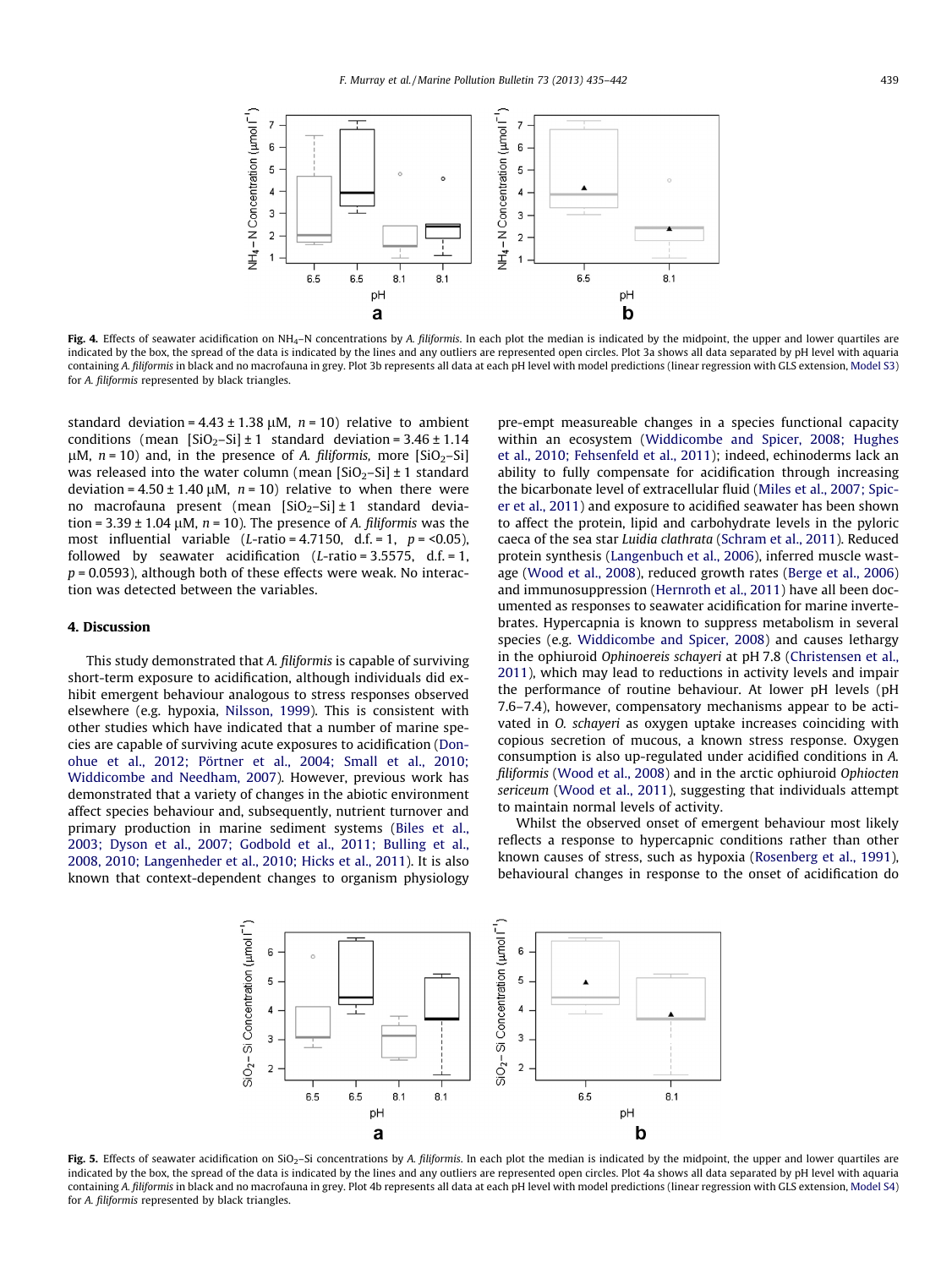<span id="page-5-0"></span>occur rapidly and evidence is emerging that altered behaviour may modify organism-sediment and community interactions [\(Briffa](#page-6-0) [et al., 2012](#page-6-0)). In the present study, it is clear that individuals of A. filiformis moved to shallower depths within the sediment profile under acidified conditions and that the variability in the depth of occupancy reduced relative to ambient conditions, yet these changes in behaviour were insufficient to cause demonstrable effects on functioning. Whilst it is possible that we may not have detected a strong affect because the response behaviour of A. filiformis forms an extension of normal behaviour ([Solan and Kennedy,](#page-7-0) [2002; O'Reilly et al., 2006\)](#page-7-0), we interpret our findings to be a reflection of the short duration of our experiment. If this is the case, the observed changes to species behaviour could be extremely important over longer timescales because they are likely to lead to secondary effects, such as increased (Bibby et al., 2007) or decreased ([Dixson et al., 2010](#page-6-0)) predator evasion, reduced responses to olfactory cues ([Cripps et al., 2011](#page-6-0)) and decreased locomotion [\(de la](#page-6-0) [Haye et al., 2011\)](#page-6-0), all of which affect post-acidification survival and/or the contribution that individual species make to ecosystem functioning over the longer term ([Bulling et al., 2010](#page-6-0)). Where sublethal predation of A. filiformis arms by demersal fish species is extensive [\(Bowmer and Keegan, 1983\)](#page-6-0), for example, the emergent behaviour reported here will render the population more vulnerable to predation, strengthening the trophic interconnection between benthic and pelagic food webs. Furthermore, changes in sediment turnover, resulting from decreased or altered bioturbation activity, will affect microbial activity and, in turn, has the potential to affect major pathways of biogeochemical cycling ([Gilbertson et al., 2012\)](#page-6-0).

It is important to consider changes in bioirrigation activity, as well as changes in behaviour that affect particle redistribution. The observed increases in ammonia and silicate concentrations cannot be attributed to increased bioirrigation activity, but it is likely that observed changes in nutrient concentrations, albeit small, indicate the start of changes in microbial activity and composition, particularly in terms of the realised ratio of archaea to bacteria ([Wyatt et al., 2010; Gilbertson et al., 2012](#page-7-0)). Indeed, microbial nitrification rates have been demonstrated to decrease under experimentally reduced pH conditions (Beman et al., 2010). In particular ammonia oxidation rates are strongly inversely correlated with pH and have been found to be reduced by up to 90% at pH 6.5 and completely inhibited at pH 6 [\(Huesemann et al., 2002;](#page-6-0) [Kitidis et al., 2011](#page-6-0)) in the water column, although rates of ammonia oxidation within the sediment profile are not necessarily affected ([Kitidis et al., 2011](#page-6-0), Laverock et al., unpub.). It should be noted, however, that not all changes in biogeochemical cycles are attributable to the direct effects of acidification on the microbial community. In the case of silicate, for example, acidification of seawater may accelerate the chemical breakdown of diatom tests, leading to an increased rate of silicate release. The bioturbation activity of burrowing macrofauna has been previously shown to have a significant effect on sediment silicate fluxes ([Olsgard et al., 2008\)](#page-6-0) through increased mixing across the sediment water interface.

Within the context of acidification events associated with  $CO<sub>2</sub>$ leakage from a subsea carbon storage site, even short-term localised events have the potential to lead to secondary effects that have functional consequences at larger scales and over longer timescales. Here, we have shown that a functionally important bioturbator [\(Solan and Kennedy, 2002; Wood et al., 2009\)](#page-7-0) switches behaviour in response to acidification. Changes in species behaviour could also lead to shifts in the benthic community composition. Polychaetes, for example, have been shown to be less sensitive to seawater acidification ([Widdicombe and Needham,](#page-7-0) [2007\)](#page-7-0), and may become more competitive under hypercapnic conditions. It is also possible that species, such as A. filiformis, that exhibit emergent behaviour, may become more susceptible to predation or displacement, especially if an acidification event coincides with high current flow [\(Loo et al., 1996; Solan and Kennedy,](#page-6-0) [2002\)](#page-6-0) or times of high predator abundance [\(Pape-Lindstrom et al.,](#page-6-0) [1997\)](#page-6-0), affecting energy flow through the food web ([O'Connor et al.,](#page-6-0) [1986; Lawrence, 2010\)](#page-6-0).

Whilst there are demonstrable physiological and ecological consequences of an acidification event, the likelihood of occurrence and regional community responses of benthic assemblages have not been estimated. Identifying and then monitoring any release of  $CO<sub>2</sub>$  from sub-seabed carbon storage sites will be critical in assessing their success as a long-term option for reducing  $CO<sub>2</sub>$ atmospheric emissions [\(Lenzen, 2011\)](#page-6-0). CCS sites are obliged to maintain a leakage rate of 0.01% or less per year to ensure that any associated rise in global temperature is negligible [\(Lenzen,](#page-6-0) [2011\)](#page-6-0), yet even at these low levels the local impact of gas release could be considerable. Accurately measuring subtle changes in carbonate chemistry remains difficult in the field and is not yet tractable to monitor remotely. Notwithstanding the need for appropriate monitoring tools (e.g. biomarkers, [Hardege et al.,](#page-6-0) [2011\)](#page-6-0), there is scope to monitor behavioural responses of species that show particular behaviours in response to acidification. This approach could prove to be a cost effective method to monitor large areas of seabed, although understanding how benthic species respond to such events is still in its infancy and will need continued investment.

#### Acknowledgements

The authors would like to thank the crew of the MBA Sepia for assistance in animal, sediment and seawater collection, Amanda Beesley and Malcolm Woodward for analysing water samples and the technical support staff at PML. This study was funded by NERC studentship (NE/H524481/1) awarded to FM. This paper is also a contribution to ''Sub-seabed carbon storage and the marine environment" ( $ECO<sub>2</sub>$ ) a Collaborative Project funded under the European Commission's Framework Seven Programme Topic OCEAN.2010.3.

### Appendix A. Supplementary material

Supplementary data associated with this article can be found, in the online version, at [http://dx.doi.org/10.1016/j.marpolbul.2012.](http://dx.doi.org/10.1016/j.marpolbul.2012.11.023) [11.023](http://dx.doi.org/10.1016/j.marpolbul.2012.11.023).

#### References

- Baxter, P.J., Kapila, M., Mfonfu, D., 1989. Lake Nyos disaster, Cameroon, 1986: the medical effects of large scale emission of carbon dioxide? BMJ (Clin. Res. Ed.) 298, 1437–1441.
- Behzadi, B., Ghotbi, C., Galindo, A., 2005. Application of the simplex simulated annealing technique to nonlinear parameter optimization for the SAFT-VR equation of state. Chem. Eng. Sci. 60 (23), 6607–6621.
- Belisle, C.J.P., 1992. Convergence theorems for a class of simulated annealing algorithms on Rd. J. Appl. Probab. 29, 885–895.
- Beman, J.M., Chow, C., King, A.L., Feng, Y., Fuhrman, J.A., 2010. Global declines in oceanic nitrification rates as a consequence of ocean acidification. PNAS 108 (1), 208–213.
- Berge, J.A., Bjerkeng, B., Pettersen, O., Schaanning, M.T., Øxnevad, S., 2006. Effects of increased sea water concentrations of  $CO<sub>2</sub>$  on growth of the bivalve Mytilus edulis L. Chemosphere 62 (4), 681–687.
- Bibby, R., Cleall-Harding, P., Rundle, S., Widdicombe, S., Spicer, J., 2007. Ocean acidification disrupts induced defences in the intertidal gastropod Littorina littorea. Biol. Lett. 3 (6), 699–701.
- Biles, C.L., Solan, M., Isaksson, I., Paterson, D.M., Emes, C., Raffaelli, D.G., 2003. Flow modifies the effect of biodiversity on ecosystem functioning: an in situ study of estuarine sediments. J. Exp. Mar. Biol. Ecol. 284 (285), 165–177.
- Blackford, J.C., Jones, N., Proctor, R., Holt, J., 2008. Regional scale impacts of distinct CO2 additions in the North Sea. Mar. Pollut. Bull. 56 (8), 1461–1468.
- Blackford, J., Jones, N., Proctor, R., Holt, J., Widdicombe, S., Lowe, D., Rees, A., 2009. An initial assessment of the potential environmental impact of  $CO<sub>2</sub>$  escape from marine carbon capture and storage systems. Proc. Inst. Mech. Eng. A – J. Power 223 (3), 269–280.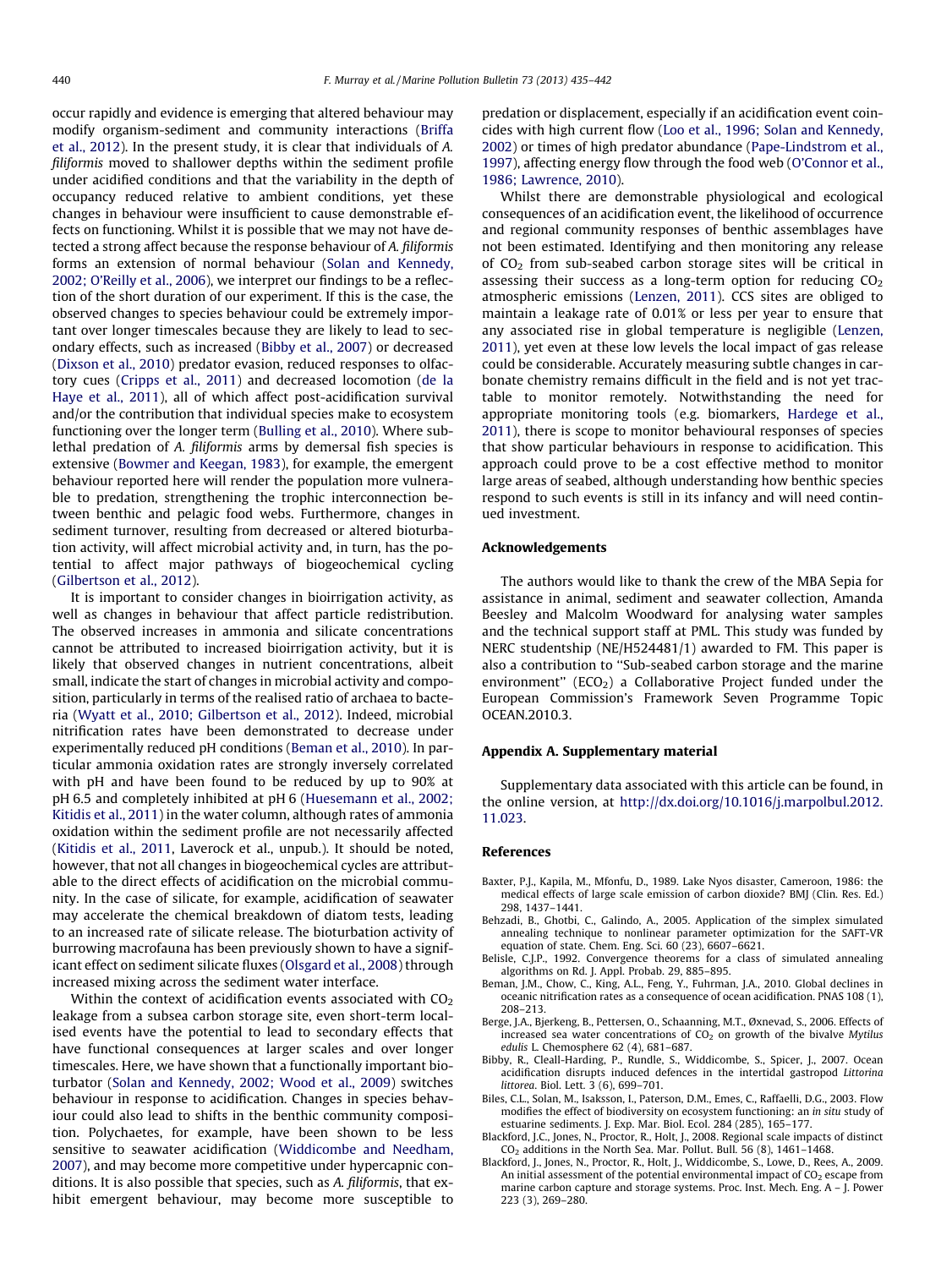- <span id="page-6-0"></span>Bowmer, T., Keegan, B.F., 1983. Field survey of the occurrence and significance of regeneration in Amphiura filiformis (Echinodermata: Ophiuroidea) from Galway Bay, west coast of Ireland. Mar. Biol. 71, 65–71.
- Briffa, M., de la Haye, K., Munday, P.L., 2012. High  $CO<sub>2</sub>$  and marine animal behaviour: potential mechanisms and ecological consequences. Mar. Pollut. Bull. 64, 1519–1528.
- Broyden, C.G., 1970. The convergence of a class of double rank minimization algorithms. 2. The new algorithm. J. Inst. Math. Appl. 6, 222–231.
- Bulling, M.T., Solan, M., Dyson, K.E., Hernandez-Millian, G., Lastra, P., Pierce, G.J., Raffaelli, D.G., Paterson, D.M., White, P.C.L., 2008. Species effects on ecosystem processes are modified by faunal responses to habitat quality. Oecologia 158, 511–520.
- Bulling, M.T., Hicks, N., Murray, L., Paterson, D.M., Raffaelli, D., White, P.C.L., Solan, M., 2010. Marine biodiversity-ecosystem functions under uncertain environmental futures. Phil. Trans. Roy. Soc. B. 365, 2107–2116.
- Christensen, A.B., Nguyen, H.D., Byrne, M., 2011. Thermotolerance and the effects of hypercapnia on the metabolic rate of the ophiuroid Ophionereis schayeri: inferences for survivorship in a changing ocean. J. Exp. Mar. Biol. Ecol. 403 (1–2), 31–38.
- Cripps, I.L., Munday, P.L., McCormick, M.I., 2011. Ocean acidification affects prey detection by a predatory reef fish Ed. Attila Szolnoki. PLoS ONE 6 (7), e22736.
- de la Haye, K.L., Spicer, J.I., Widdicombe, S., Briffa, M., 2011. Reduced sea water pH disrupts resource assessment and decision making in the hermit crab Pagurus bernhardus. Anim. Behav. 82 (3), 495–501.
- Donohue, P., Calosi, P., Bates, A.H., Laverock, B., Mark, F., Strobel, A., Widdicombe, S., 2012. Impact of exposure to elevated levels of  $CO<sub>2</sub>$  on the physiology and behaviour of an important ecosystem engineer; the burrowing thalassinidean shrimp Upogebia deltaura. Aquat. Biol. 15 (1), 73–86.
- Dixson, D.L., Munday, P.L., Jones, G.P., 2010. Ocean acidification disrupts the innate ability of fish to detect predator olfactory cues. Ecol. Lett. 13 (1), 68–75.
- Dyson, K.E., Bulling, M.T., Solan, M., Hernandez, G., Raffaelli, D., White, P.C.L., Paterson, D.M., 2007. Influence of macrofaunal assemblages and environmental heterogeneity on microphytobenthic production in experimental systems. P. Roy. Soc. B – Biol. Sci. 274, 2547–2554.
- Emmerson, M.C., Solan, M., Emes, C., Paterson, D.M., Raffaelli, D., 2001. Consistent patterns and the idiosyncratic effects of biodiversity in marine ecosystems. Nature 411 (6833), 73–77.
- Fabry, V.J., Seibel, B.A., Feely, R.A., Orr, J.C., 2008. Impacts of ocean acidification on marine fauna and ecosystem processes. ICES J. Mar. Sci. 65, 414–432.
- Fehsenfeld, S., Kiko, R., Appelhans, Y., Towle, D.W., Zimmer, M., Melzner, F., 2011. Effects of elevated seawater  $pCO<sub>2</sub>$  on gene expression patterns in the gills of the green crab Carcinus maenas. BMC Genomics 12, 488.
- Fletcher, R., 1970. A new approach to variable metric algorithms. Comput. J. 13, 317–322.
- Forster, S., Glud, R.N., Gundersen, J.K., Huettel, M., 1999. In situ study of bromide tracer and oxygen flux in coastal sediments. Esuar. Coast. Shelf Sci. 49 (6), 813– 827.
- Gibbins, J., Chalmers, H., 2008. Carbon capture and storage. Energy Policy 36, 4317– 4322.
- Gilbertson, W.W., Solan, M., Prosser, J.I., 2012. Differential effects of microbeinvertebrate interactions on benthic nitrogen cycling. FEMS Microbiol. Ecol. 82, 11–22.
- Godbold, J.A., Solan, M., Killham, K., 2009. Consumer and resource diversity effects on marine macroalgal decomposition. Oikos 118 (1), 77–86.
- Godbold, J.A., Bulling, M.T., Solan, M., 2011. Habitat structure mediates biodiversity effects on ecosystem properties. P. Roy. Soc. B – Biol. Sci. 278, 2510–2518.
- Goldfarb, D., 1970. A family of variable metric methods derived by variational means. Math. Comput. 24, 23–26.
- Gough, C., Mander, S., Haszeldine, S., 2010. A roadmap for carbon capture and storage in the UK. Int. J. Green. Gas Control 4 (1), 1–12.
- Hall-Spencer, J.M., Rodolfo-Metalpa, R., Martin, S., Ransome, E., Fine, M., Turner, S.M., Rowley, S.J., Tedesco, D., Buia, M., 2008. Volcanic carbon dioxide vents show ecosystem effects of ocean acidification. Nature 454, 96–99.
- Hardege, J.D., Rotchell, J.M., Terschak, J., Greenway, G.M., 2011. Analytical challenges and the development of biomarkers to measure and to monitor the effects of ocean acidification. Trends Anal. Chem. 30 (8), 1320–1326.
- Harrison, W.J., Wendlandt, R.F., Sloan, E.D., 1995. Geochemical interactions resulting from carbon dioxide disposal on the seafloor. Science 10, 461–475.
- Hawkins, D.G., 2004. No exit: thinking about leakage from geologic carbon storage sites. Energy 29 (9–10), 1571–1578.
- Hendriks, I.E., Duarte, C.M., Álvarez, M., 2010. Vulnerability of marine biodiversity to ocean acidification: a meta-analysis. Esuar. Coast. Shelf Sci. 86 (2), 157–164.
- Hernroth, B., Baden, S., Thorndyke, M., Dupont, S., 2011. Immune suppression of the echinoderm Asterias rubens (L.) following long-term ocean acidification. Aquat. Toxicol. 103, 222–224.
- Hicks, N., Bulling, M.T., Solan, M., Raffaelli, D., White, P.C.L., Paterson, D.M., 2011. Impact of biodiversity-climate futures on primary production and metabolism in a model benthic estuarine system. BMC Ecol. 11, 7.
- Hoegh-Guldberg, O., Bruno, J.F., 2010. The impact of climate change on the world's marine ecosystems. Science 328, 1523–1528.
- Holloway, S., 2007. Carbon dioxide capture and geological storage. Philos. Trans. Roy. Soc. A. 365, 1095–1107.
- Huesemann, M.H., Skillman, A.D., Crecelius, E.A., 2002. The inhibition of marine nitrification by ocean disposal of carbon dioxide. Mar. Pollut. Bull. 44 (2), 142– 148.
- Hughes, S.J.M., Jones, D.O.B., Hauton, C., Gates, A.R., Hawkins, L.E., 2010. An assessment of drilling disturbance on Echinus acutus var. norvegicus based on insitu observations and experiments using a remotely operated vehicle (ROV). J. Exp. Mar. Biol. Ecol. 395, 37–47.
- Ieno, E.N., Solan, M., Batty, P., Pierce, G.J., 2006. How biodiversity affects ecosystem functioning: roles of infaunal species richness, identity and density in the marine benthos. Mar. Ecol. – Prog. Ser. 311, 263–271.
- IPCC. 2005. Special Report on Carbon Capture and Storage.
- Kitidis, V., Laverock, B., McNeill, L.C., Beesley, A., Cummings, D., Tait, K., Osborn, M.A., Widdicombe, S., 2011. Impact of ocean acidification on benthic and water column ammonia oxidation. Geophys. Res. Lett. 38 (21), 2–6.
- Koornneef, J., Spruijt, M., Molag, M., Ramírez, A., Turkenburg, W., Faaij, A., 2010. Quantitative risk assessment of  $CO<sub>2</sub>$  transport by pipelines - a review of uncertainties and their impacts. J. Hazard. Mater.  $177(1-3)$ , 12-27.
- Kroeker, K.J., Kordas, R.L., Crim, R.N., Singh, G.G., 2010. Meta-analysis reveals negative yet variable effects of ocean acidification on marine organisms. Ecol. Lett. 13 (11), 1419–1434.
- Langenbuch, M., Bock, C., Leibfritz, D., Pörtner, H.O., 2006. Effects of environmental hypercapnia on animal physiology: a 13C NMR study of protein synthesis rates in the marine invertebrate Sipunculus nudus. Comp. Biochem. Physiol. A. 144 (4), 479–484.
- Langenheder, S., Bulling, M.T., Solan, M., Prosser, J.I., 2010. Bacterial biodiversityecosystem functioning relations are modified by environmental complexity. PLoS ONE 5 (5), e10834.
- Laverock, B., Gilbert, J.A., Tait, K., Osborn, M.A., Widdicombe, S., 2011. Bioturbation: impact on the marine nitrogen cycle. Biochem. Soc. Trans. 39 (1), 315–320.
- Lawrence, J.M., 2010. Energetic costs of loss and regeneration of arms in stellate echinoderms. Integr. Comp. Biol. 50, 506–514.
- Lenzen, M., 2011. Global warming effect of leakage from  $CO<sub>2</sub>$  storage. Crit. Rev. Env. Sci. Technol. 41 (24), 2169–2185.
- Loo, L., Jonsson, P.R., Sköld, M., Karlsson, O., 1996. Passive suspension feeding in Amphiura filiformis (Echinodermata: Ophiuroidea): feeding behaviour in flume flow and potential feeding rate of field populations. Mar. Ecol. – Prog. Ser. 139, 143–155.
- Lueker, T.J., Dickson, A.G., Keeling, C.D., 2000. Ocean pCO<sub>2</sub> calculated from dissolved inorganic carbon, alkalinity, and equations for K1 and K2: validation based on laboratory measurements of  $CO<sub>2</sub>$  in gas and seawater at equilibrium. Mar. Chem. 70, 105–119.
- Lyle, M., 1983. The brown green color transition in marine sediments a marker of the Fe(III)–Fe(II) redox boundary. Limnol. Oceanogr. 28, 1026–1033.
- Maire, O., Leocroatt, P., Meysman, F., Rosenberg, R., Duchêne, J.-C., Grémare, A., 2008. Quantification of sediment reworking rates in bioturbation research: a review. Aquat. Biol. 2, 219–238.
- Marinelli, R., Williams, T.J., 2003. Evidence for density-dependent effects of infauna on sediment biogeochemistry and benthic–pelagic coupling in nearshore systems. Estuar. Coast. Shelf Sci. 57 (1–2), 179–192.
- Mermillod-Blondin, F., Rosenberg, R., François-Carcaillet, F., Norling, K., Mauclaire, L., 2004. Influence of bioturbation by three benthic infaunal species on microbial communities and biogeochemical processes in marine sediment. Aquat. Microb. Ecol. 36, 271–284.
- Miles, H., Widdicombe, S., Spicer, J.I., Hall-Spencer, J., 2007. Effects of anthropogenic seawater acidification on acid-based balance in the sea urchin *Psammechinus* miliaris. Mar. Poll. Bull. 54, 89–96.
- Millero, F.J., 2010. Carbonate constants for estuarine waters. Mar. Freshwater Res. 61, 139–142.
- Nilsson, H.C., 1999. Effects of hypoxia and organic enrichment on growth of the brittle stars Amphiura filiforms (O.F. Müller) and Amphiura chiajei Forbes. J. Exp. Mar. Biol. Ecol. 237, 11–30.
- Norling, K., Rosenberg, R., Hulth, S., Grémare, A., Bonsdorff, E., 2007. Importance of functional biodiversity and species-specific traits of benthic fauna for ecosystem functions in marine sediment. Mar. Ecol. – Prog. Ser. 332, 11–23.
- O'Connor, B., Bowmer, T., McGrath, D., Raine, R., 1986. Energy flow through an Amphiura filiformis (Ophiuroidea: Echinodermata) population in Galway Bay, West coast of Ireland: a preliminary investigation. Ophelia 26, 351–357.
- Olsgard, F., Schanning, M.T., Widdicombe, S., Kendall, M.A., Austin, M.C., 2008. Effects of bottom trawing on ecosystem functioning. J. Exp. Mar. Biol. Ecol. 366, 123–133.
- O'Reilly, R., Kennedy, R., Patterson, A., 2006. Destruction of conspecific bioturbation structures by Amphiura filiformis (Ophiuroida): evidence from luminophore tracers and in situ time-lapse sediment-profile imagery. Mar. Ecol. – Prog. Ser. 315, 99–111.
- Pape-Lindstrom, P.A., Feller, R.J., Stancyk, S.E., Woodin, S.A., 1997. Sublethal predation: field measurements of arm tissue loss from the ophiuroid Microphiopholis gracillima and immunochemical identification of its predators in North Inlet, South Carolina, USA. Mar. Ecol. – Prog. Ser. 156, 131–140.
- Pinheiro, J.C., Bates, D.M., 2000. Mixed-effects models in S and S-plus. Springer. Pinheiro, J., Bates, D., DebRoy, S., Sarkar, D., R Development Core Team. 2011. nlme:
- Linear and Nonlinear Mixed Effects Models. R package version 3.1-101 Pörtner, H.O., Farrell, A.P., 2008. Physiology and climate change. Science 322, 690–
- 692.
- Pörtner, H.O., Langenbuch, M., Reipschläger, A., 2004. Biological impact of elevated ocean CO<sub>2</sub> concentrations: lessons from animal physiology and earth history. J. Oceanogr. 60, 705–718.
- Robbins, L.L., Hansen, M.E., Kleypas, J.A., Meylan, S.C. 2010. CO<sub>2</sub>calc A user-friendly seawater carbon calculator for Windows, Max OS X, and iOS (iPhone). US